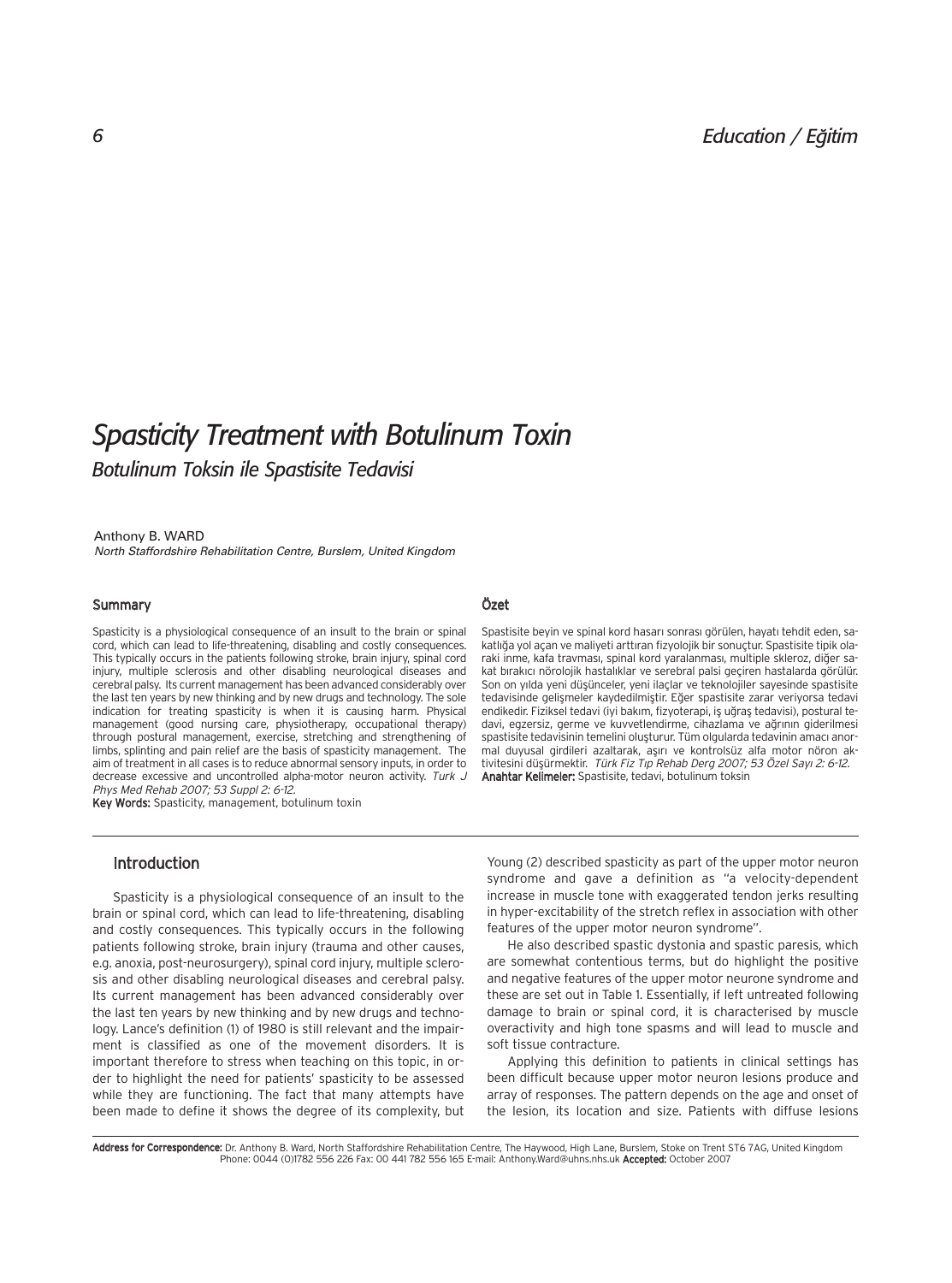| Turk J Phys Med Rehab 2007: 53 Suppl 2; 6-12       | Anthony B. Ward                           |  |
|----------------------------------------------------|-------------------------------------------|--|
| Türk Fiz Tıp Rehab Derg 2007: 53 Özel Sayı 2; 6-12 | Spasticity Treatment with Botulinum Toxin |  |

produce, for instance, different characteristics to those with localised pathology and the speed of onset changes this again (3). More recently, the SPASM Consortium in Newcastleupon-Tyne, UK has tried to adapt the accepted definition to a more practical base and make it more relevant to clinical practice and to clinical research (4). Its definition is thus as follows.

• Assuming that all involuntary activity involves reflexes, spasticity is an intermittent or sustained involuntary hyperactivity of a skeletal muscle associated with an upper motor neurone lesion.

It takes as read, that there are a number of different syndromes seen following an injury to the brain of spinal cord and that the assessment and management of spasticity is one of a number of events that occurs. Its treatment should be planned whatever the other features of the upper motor neurone syndrome.

Spasticity is also frequently classified by its presentation and divided into generalised, multifocal and focal. The term, focal spasticity, is imprecise, for it is not the spasticity that is focal, but that spasticity is producing a focal problem that may be treated by local means. In this respect, botulinum toxin is one of the pharmacological interventions of first choice and some aspects of its application will be discussed below. In addition, its place in the overall management of spasticity will be discussed in this paper, which looks more at the practicalities of its administration than the science behind them.

## 2.Management Principles

The sole indication for treating spasticity is when it is causing harm. Successful treatment strategies have now been developed and there is good evidence of treatment effectiveness. Physical management (good nursing care, physiotherapy, occupational therapy) through postural management, exercise, stretching and strengthening of limbs, splinting and pain relief are the basis of spasticity management (5). The aim of treatment in all cases is to reduce abnormal sensory inputs, in order to decrease excessive and uncontrolled  $\alpha$ -motor neuron activity (6). All pharmacological interventions are adjunctive to a programme of physical intervention and there is a good evidence base for this in relation to botulinum toxin treatment (7). Stretching plays an important part in physical management, but needs to be applied for several hours per day (8). This would of course be impossible to do on a one-to-one basis with a therapist and limb casting has merits in getting around this difficulty. It can thus provide a prolonged stretch of a limb (9).

Newer technologies, such as botulinum toxin, demand greater specificity of the aims of treatment. All the members of the rehabilitation team, including the patients and family/carer, have to be clear about what is trying to be achieved. It is also important that

|  |  |  |  |  |  | Table 1. Upper motor neurone symptoms. |
|--|--|--|--|--|--|----------------------------------------|
|--|--|--|--|--|--|----------------------------------------|

| <b>Positive</b>                      | <b>Negative</b>      |
|--------------------------------------|----------------------|
| Muscle tone                          | Paresis              |
| Tendon jerks                         | Loss of fine control |
| Repetitive stretch reflexes (clonus) | Loss of dexterity    |
| Extensor stretch reflexes            | Fatiguability        |
| Released flexor reflexes             | Early hypotonia      |
| (Babinski, mass synergy pattern)     |                      |

all the members of the treating team have the same expectations of the outcome, so that they give consistent message to the patient and carer. To achieve this a management strategy is adopted (Figure 1), which shows the treatment principles adopted in specialist units.

Successful spasticity management is a multi-professional activity. Any underlying provocative factors (such as poor posture, constipation, incontinence, limb pain, skin or tissue damage) should initially be addressed. If further more active management is required, the team can then discuss with the patient and carer the available options. Some will be physical treatments and some will be pharmacological or medical/surgical interventions. A management plan is therefore devised for each patient. Management is not a question moving from one treatment to another when the first fails. Patients should be exposed to the appropriate choice of treatments to meet their needs.

#### 2.1- Planning Treatment

It is important to develop a formal treatment plan in order to document the intended outcomes. These should be written and agreed with the patient. To reiterate, the underlying principles are that:

• Antispastic drugs treat spasticity. They do not treat contractures and they will not make hemiplegic limbs function, unless the patient's function is impeded by the spasticity.

• The management of spasticity is physical and all pharmacological interventions are adjunctive to that.

With this in mind, the treatment plan follows a standard pathway:

#### 2.2- Patient Assessment

Spasticity is a movement disorder and patients cannot be adequately assessed unless they are observed during movement and function. Physiotherapists and occupational therapists contribute greatly to the observation and examination process, but some patients with complex movement patterns need assessing in a gait laboratory. The assessment process highlights the differences in patterns of limb posture and movement following an upper motor neuron lesion. Where there is no movement, the assessment process is fairly straightforward, but



Figure 1. Proposed management strategy (11,12).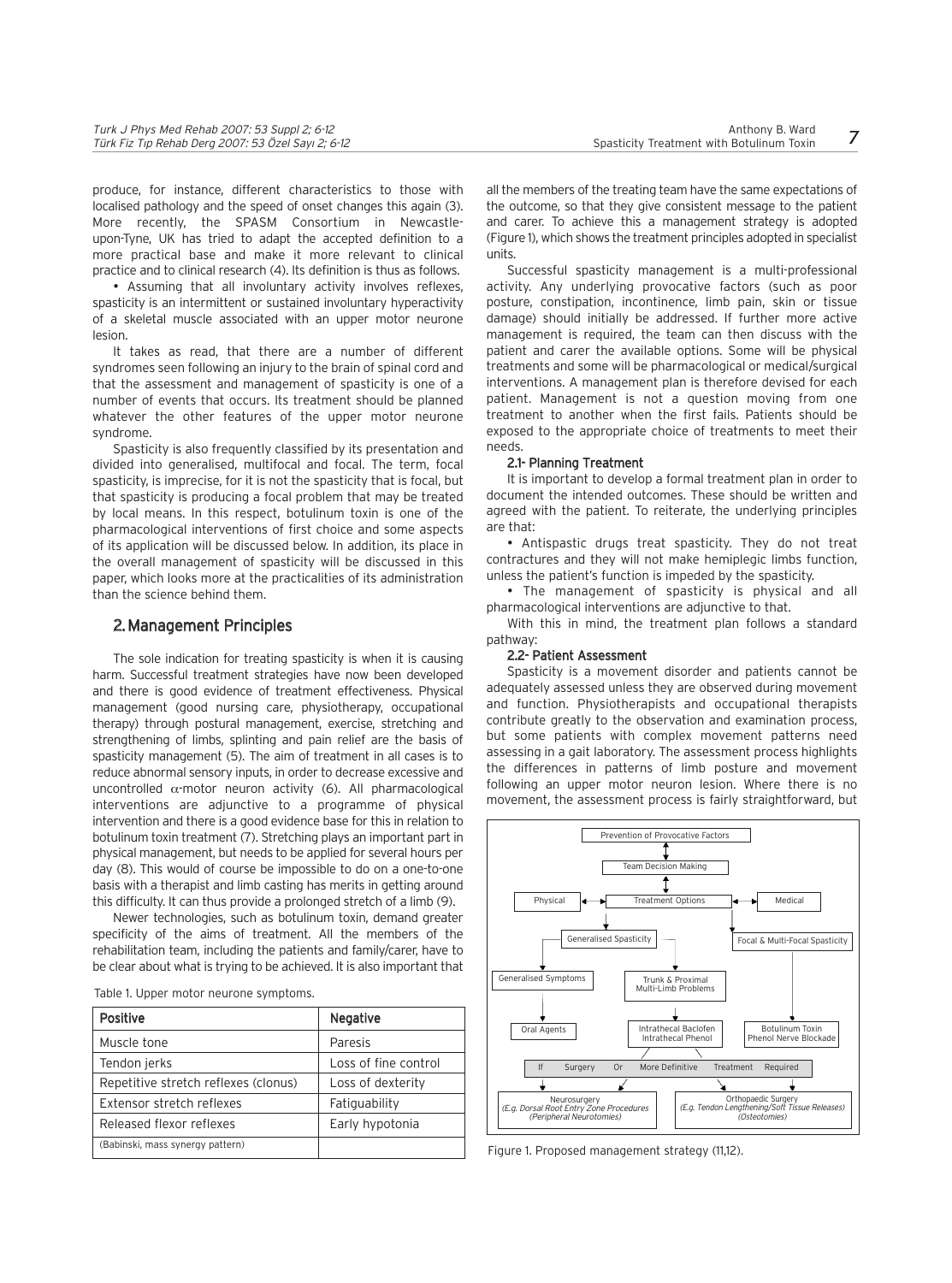| Anthony B. Ward                           | Turk J Phys Med Rehab 2007: 53 Suppl 2; 6-12       |
|-------------------------------------------|----------------------------------------------------|
| Spasticity Treatment with Botulinum Toxin | Türk Fiz Tıp Rehab Dera 2007: 53 Özel Savı 2: 6-12 |

where there is loss of motor control rather than a spastic dystonia, one has to attempt to identify the different aspects of motor impairment. Patients with longstanding problems also develop compensatory methods of movement, which may or may not require treatment and the clinician has to be clear about the underlying pathophysiological processes.

It is then possible to identify how function is impaired and whether the problem is generalised, multi-focal or focal. This will then point to the options for treatment, but, if botulinum toxin (BoNT) is planned, then more specific detail is required about which muscles are contributing to the functional impairment. The clinician therefore has to learn about functional anatomy as well as surface anatomy, when therapeutic injections are planned. Traditionally, BoNT has not been used early on following a stroke or brain injury, but there is now evidence of its safety even within a few days of the event and while the patient remains in the intensive care unit (10).

#### 2.3- Defining the Aims of Treatment

Care pathways are recommended for linking with patients' individual programmes of rehabilitation. As spasticity covers a range of clinical scenarios, it is tempting to use BoNT in a random manner, which may thus diminish its value. Although there are a wide number of reasons to treat spasticity with antispastic drugs and botulinum toxin in particular, the actual indications are quite specific and clinicians should follow these closely (11) Patients may fulfill more than one indication, e.g. pain relief and care management, but it is inappropriate to give BoNT simply "to see its effect".

The five indications are thus:

In essence the assessment process for BoNT treatment aims to answer the following questions:

Botulinum toxin is effective in reducing muscle hypertonia and is associated with functional improvements (13). It can also be used with other treatments and the Tables 2, 3 and 4 below highlight some of the issues with planning treatment and choosing the right drug.

# 3. Treatment with Botulinum Toxins

#### 3.1- How Do Botulinum Toxins Work in Spasticity?

BoNT is injected into overactive target muscles, which are responsible for involved in the clinical picture. It is a potent neurotoxin, that inhibits the release of neurotransmitter chemicals by disrupting the functioning of the SNARE complex required for exocytosis of synaptic vesicles (14). Its characteristics mean that it very suited to long term blocking neuromuscular transmission through acetyl choline release inhibition. This causes muscle paralysis over three to four months, but this can be extended by a programme of physical activity. The toxin will cross about four to five sarcomeres to get to the neuromuscular junction and can be seen there after about 12 hours. It is also seen in the anterior horn cell at about 24 hours, but does not exert an influence there, unlike tetanus toxin (15). The toxin's clinical effect is seen at about 4 days and is certainly working at seven days. It works optimally at one month and will go to produce a clinical effect for three to four months. The actual molecular mechanism of its action will not be addressed here in any detail, as there are several texts better able to describe this (16). The end effect is weakening and relation of muscle overactivity in people suffering the effects of the upper motor neurone syndrome. This results in a biomechanical change in the muscle's function and makes it amenable to stretching and

| <b>Indication</b>         | Example                                                                                                                                                          |
|---------------------------|------------------------------------------------------------------------------------------------------------------------------------------------------------------|
| Functional improvement    | Mobility: enhance speed, quality or endurance of gait or wheelchair propulsion<br>Improve transfers<br>Improve dexterity and reaching<br>Ease sexual functioning |
| Symptom relief            | Relieve pain and muscle spasms<br>Allow wearing of splints/orthoses<br>Promote hygiene<br>Prevent contractures                                                   |
| Postural improvement      | Enhance body image                                                                                                                                               |
| Decrease carer burden     | Help with dressing<br>Improve care & hygiene<br>Positioning for feeding, etc.                                                                                    |
| Enhance service responses | Prevent need for unnecessary medication & other treatments<br>Facilitate therapy<br>Delay or prevent surgery                                                     |

Table 2. Indications for antispastic treatment.

Table 3. Patient selection checklist (12).

What are the problems and will BoNT help?

Is there a significant component of muscle overactivity to treat effectively with BoNT?

Is the problem localised to a number of muscles?

Is there a clear aim for treatment?

Are the advantages of BoNT treatment clear?

Are there any contraindications to BoNT injection?

How will treatment outcomes be evaluated and are there appropriate measures to use?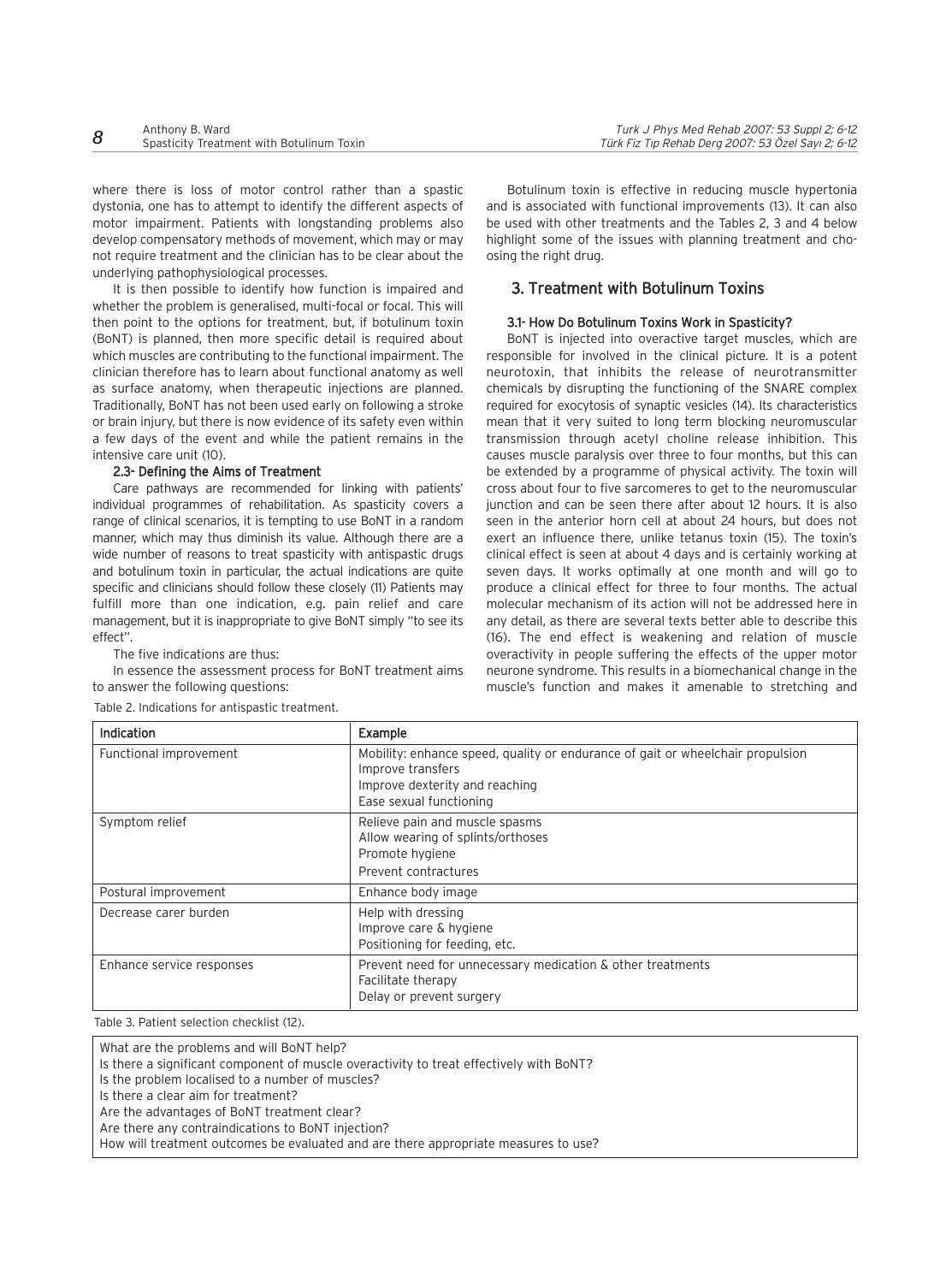lengthening. In addition, the weakening allows an opportunity to strengthening antagonist muscles and thereby restore some of the balance between the two.

#### 3.2- Evidence for the Use of Botulinum Toxin in Spasticity

There are many publications supporting the scientific basis for using BoNT in spasticity management, particularly at an impairment level (17, 18). In most randomised controlled trials, the effects of BoNT are compared with placebo over a single injection cycle. The outcomes are generally positive and support the use of the drug, but they do not necessarily reflect what is important in clinical practice. In addition, data from RCTs are less convincing than those from open studies for a variety of technical reasons, which is perhaps reflects the difficulties in finding good outcome measures for spastic patients (19). Clinical experience tells us that BoNT can reduce spasticity and improve voluntary movement and active function in selected patients. Again, RCTs have had difficulty showing active functional improvement, despite the clear ability of BoNT to reduce spasticity and this is, to a large extent, due to poor methodology, especially in patient selection and injection protocols and the choice of outcome measures. Motor dysfunction is usually caused by weakness (and other "negative" features of upper motor neurone syndrome) rather than by muscle overactivity. Clinical trials therefore need to take this into account in designing trials (20, 21).

There is good evidence that BoNT has clinical benefit in treating the mechanical effects of spasticity. Future research strategies should now concentrate on its longer-term use, the as yet unresolved technical issues of how to get the best out of this new treatment and, of course, its cost-effectiveness. Brashear, et al showed very well the benefits of BoNT over a twelve-week cycle in terms of Ashworth score, Disability Assessment score and patient and physician global rating scale (13). Of the 126 patients (64 in the treatment group and 62 in the placebo group), 122 completed the study. 111 of these patients then entered an open-label phase and were followed up for 42 weeks (22). This was the first long-term study of BoNT in a stroke population. One patient did not receive BoNT and the 110, who did, carried on treatment under clinical conditions. They had up to four further treatments and the value of this study is clear. 110 were entered for the first cycle, 96 were entered for the second, 81 for the third and 26 for the fourth. Firstly, there were significant improvements from baseline across all the measures at each treatment cycle and this remained constant, whether the patient was injected only once or four times. Secondly, there was considerable variation in the length of response to the injection and a beneficial effect lasted for over 24 weeks in 7.4% of patients. The average number of treatments was 2.72 in this 42-week period. Overall, the patients were observed for 54 weeks and the safety profile of the drug remained, no matter how many treatments were given. This not only supports previous short-term work (23-25), but sets the scene for further long term studies to look more at the overall impact on patients' activity, functioning and participation, as well as on the impact to service provision.

There has been some work in studying the combination of BoNT and physical treatments, but most have run into problems standardising treatments. However, some have produced evidence to show the increased benefit of BoNT to the physical management of spasticity. Muscle stretching may improve the therapeutic effect of BoNT and vice versa (26), but this needs to be established in a RCT. Standing and walking have improved following BoNT (27,28). BoNT was compared to casting and to standard physiotherapy within a few days of a brain injury. Active treatment (BoNT  $>$  casting) had a better outcome than standard treatment and there were no adverse events in the BoNT patient group (10). Biomechanical changes may thus be prevented in the longer term by treating patients enthusiastically at such an early stage. Further studies will need to be done to show these benefits in functional terms, but BoNT and casting in combination has real potential

There is now evidence for the effect of BoNT in all acute and chronic spastic conditions and the common thread is that the drug has a peripheral action, thereby negating the differences

| <b>Treatment</b>                    | Value                                                                                                                      | <b>Problems</b>                                                                                                                                                   |
|-------------------------------------|----------------------------------------------------------------------------------------------------------------------------|-------------------------------------------------------------------------------------------------------------------------------------------------------------------|
| Oral agents                         | Baclofen & Dantrolene - cheap.<br>Tizanidine - seven times cost of baclofen<br>Gabapentin, Pregabalin                      | 40% of patients unable either to tolerate oral agents<br>because of side-effects or unable to produce an<br>adequate antispastic effect before side-effects occur |
| Botulinum toxin                     | Effective for focal spasticity<br>Simple to prescribe<br>Simple intramuscular injection<br>Need trained clinician to treat | Seen as expensive, but good value over the four-month<br>effect of the drug. Budgetary limits. Reversible effects.<br>Considerable benefit to management          |
| Phenol nerve &<br>motor point block | Cheap drug<br>Time consuming to give                                                                                       | Expensive to give in clinical time. Painful to give.<br>Potential for severe complications                                                                        |
| Intrathecal baclofen                | Expensive hardware<br>Eight to ten year life                                                                               | Need for prolonged inpatient assessment required.<br>Requires patient compliance and education. Need proper<br>contract to deal with pump renewals                |
| Intrathecal phenol                  | Lumbar puncture required, but straightforward<br>treatment in comparison to intrathecal baclofen.<br>Cheap product.        | Only for very severely disabled patients with limited<br>physical (and possibly cognitive) function, limited life<br>expectancy. Must be incontinent.             |
| Surgery                             | Neurosurgical & orthopaedic procedures.<br>Expensive, but valuable. Limited indications<br>and patients                    | Painful, irreversible, invasive<br>Variable results & effectiveness.<br>Paraesthesiae, bowel/bladder changes                                                      |

Table 4. Current proven effective treatments.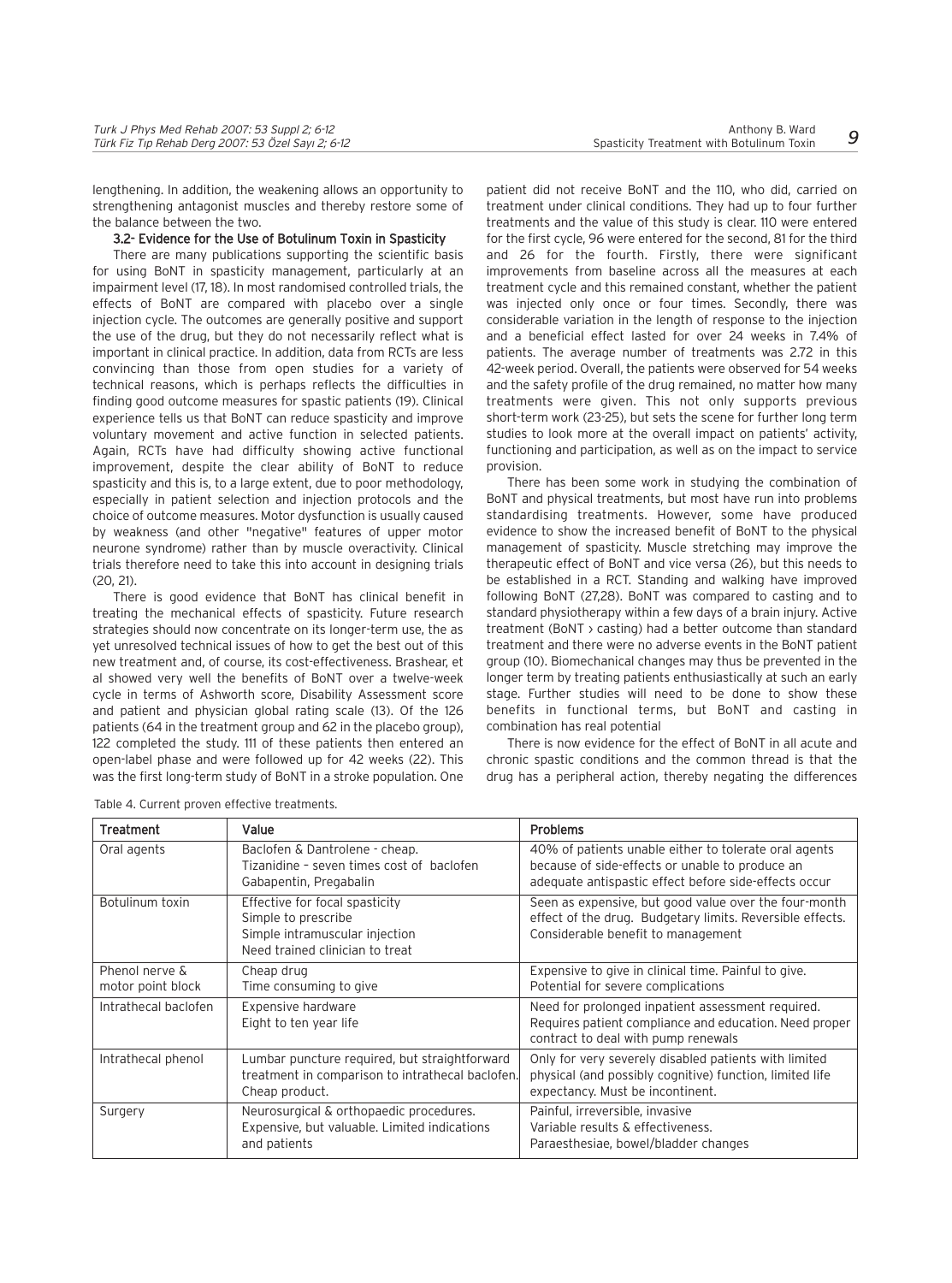effects of the aetiology. In summary, it is now certain that BoNT does reduce spasticity, as measured by the Ashworth score, pain, spasms and the symptoms associated with all of these. These include some local functional goals, such as hygiene and relieving carer burden for dressing, positioning, etc, as measured by the Disability Assessment score. One of the real beneficial aspects of BoNT is its safety profile and all of the RCTs and open studies make specific comment on this. Adverse events are small in number and only minor. Even in very ill patients, it was safe and it also contributed to a protective effect of anti-spastic treatment in preventing the immediate effects of limb deformity early on after severe brain injury (10).

Collecting evidence for the effectiveness of BoNT in managing spasticity is necessary (12) and the UK Department of Health recently called for applications for a longer-term study of the effectiveness and cost-effectiveness of BoNT in post-stroke spasticity. Studies are currently underway to demonstrate the place of the drug in comparison to oral agents in stroke and brain injury and this correlates with the reality of physicians making the choice between these two treatment strategies for their patients. This placebo-controlled double-blind study of BoNT vs. tizanidine vs. placebo tablets and placebo injection will attempt to define a strategy for antispastic treatment early on in stroke and brain injury rehabilitation. This also needs to be done for chronic neurological disease to support the initial attempt by Hyman, et al. (29).

## 3.3- Muscle Location

#### Electromyography & Muscle Stimulation

The use of EMG guidance and muscle stimulation is generally favoured to locate muscles accurately for injection. This is not necessary for large, superficial, easily visible muscles, but is advisable for smaller and deep muscles and particularly applies to forearm and lower leg muscles, hip flexors (psoas major) and small inaccessible muscles around the jaw. The aim is to record muscle action potentials and their interference pattern on muscular activation. This can sometimes be difficult to interpret in view of mass synergies in spasticity and either active contraction of the muscle or passive movements will inform the injector of correct placement. EMG guidance is particularly useful in flexor digitorum profundus and extensor digitorum communis muscles, which are organised in muscular fascicles supplying each digit. Correct placement of the needle can therefore allow neuromuscular blockade for each fascicle and thereby a very accurate result. Observing muscle action potentials makes that one is sure that the needle is in a muscle, but cannot always correctly identify which muscle. This is particularly so in small muscles. The combination of this, therefore, with muscle stimulation makes for a more accurate assessment and gives the injector confidence of the actual location of the needle (RDG stimulator).

The procedure is carried out using a hollow Teflon-coated EMG needle with a sideport for syringe attachment. Motor point stimulation can also be carried out to activate small intramuscular fascicles, but this is time-consuming. Its advantage, however, is that it places the toxin as closely as possible to the motor end plate, the binding area, but increased effectiveness has not been shown in human studies. Animal studies would support a relationship between dose-related diffusion and the muscle response (30) and it is now important to study humans. At the

present time the avid binding of toxin to presynaptic nerve terminal would not necessarily make this vital for clinical practice. Motor stimulation has been used primarily for nerve blockade and the immediate expected response can authenticate the accuracy of the procedure. It is possible that accurate localisation through EMG guidance can reduce the dose of toxin. This is obviously important for patients with progressive disorders, such as multiple sclerosis and for patients requiring repeated injections. In this way, costs will be contained and the chance of antibody-mediated non-responsiveness will be decreased. Again there is no direct evidence of this and opinions for and against the technique have been based on a small number of patients in an uncontrolled situation (31,32). However, motor point injection with phenol takes longer to do and the increased procedure time taken should be included in the comparison of costs.

### Computerised Tomography & Ultrasonography

Routine use of computerised tomographic (CT) radiography location of muscles is not justifiable from a safety point of view in view of the accuracy of the above techniques. Ultrasound, on the other hand, has a useful place in locating both superficial and deep muscles and is growing in usage. It is safe, non-invasive and does not distress patients. It is accurate, but does require the injector to learn the technique and to orientate him or herself to the expected findings. Alternately, an ultrasonographer is required, which increases both the cost and technical organisation of the procedure. Although ultrasound machines are costly, reasonable arrangements can be achieved through rental and leasing contracts.

#### 3.4- Post-Injection Care

The treatment of spasticity is enhanced by a programme of physical treatment after BoNT injections or nerve blockade (33) and physiotherapy in the form of stretching and strengthening is thus required for a period following the procedure. It has also been noted anecdotally, that the effect of a single dose of BoNT-A can be prolonged beyond its action duration and repeat injections, which are necessary for MS patients can be reduced to a minimum. Limbs should be stretched to a functional position, but should not be traumatised, as this will provide a nociceptive stimulus to increase spasticity in non-injected muscles. Therapy should be given every day for a period of at least four weeks, but the benefit, duration and optimal regimen require scientific evaluation. Similarly, there is anecdotal information, that, to be effective, stretching should be carried out for several hours every day. Clearly, this cannot be done on a one-to-one basis and splinting/casting can provide a stretch for several hours. Occupational therapists have taken responsibility for this treatment. Night resting casts are particularly valuable, as they achieve this purpose, but do not interfere with daily activities.

Follow-up is important to identify whether or not the treatment objectives have been met and to plan further treatment. As has been stated above, it is important to identify those muscles requiring injection at the start of the treatment episode and to re-inject three to four months, if necessary, after the first. At each follow up, the relevant outcome measures should be recorded and it is worth having a separate page in the clinical notes for this purpose, noting the date of the injection, the muscles injected and the outcome measures used. Multiple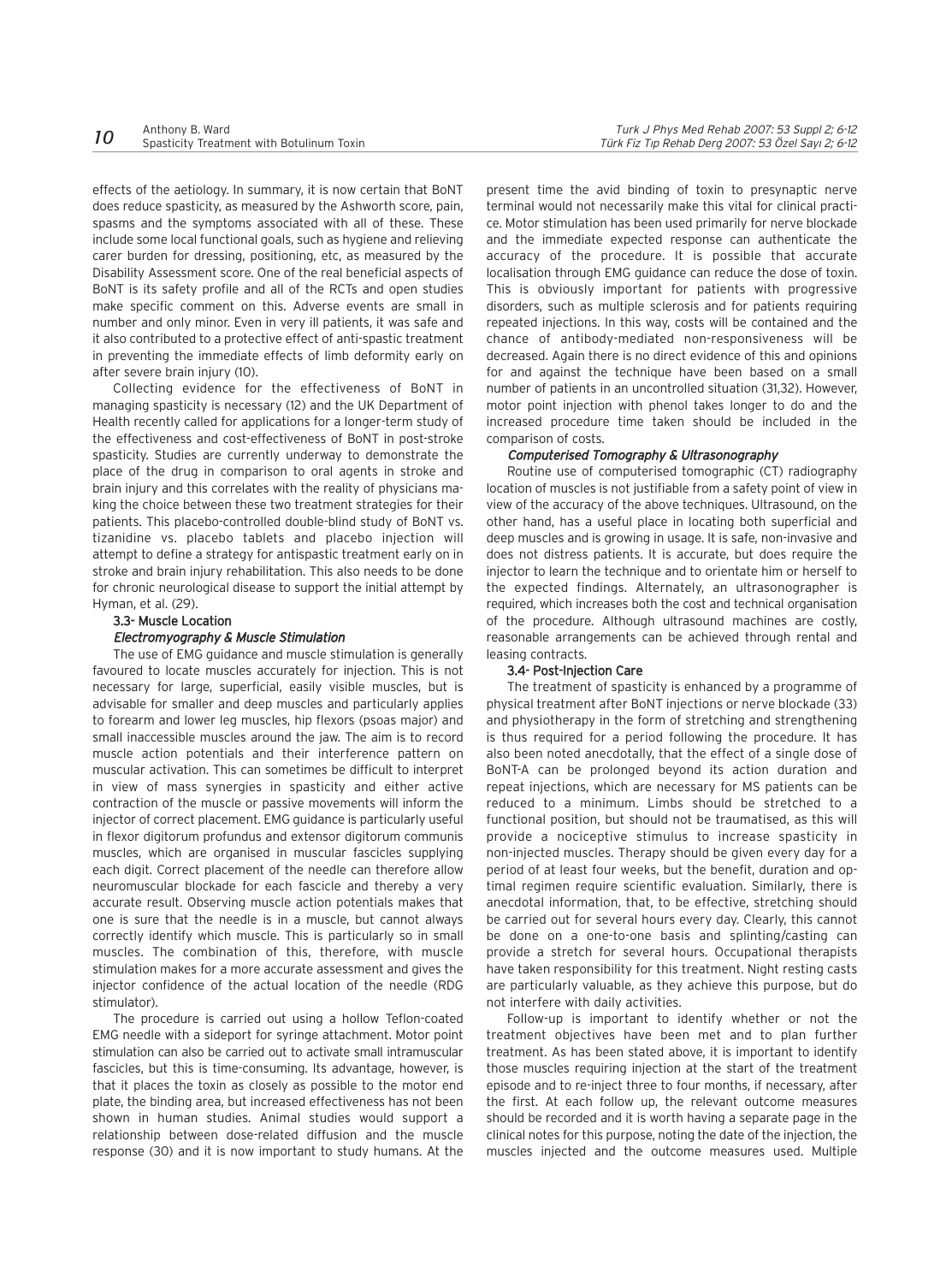sclerosis patients, like others with chronic spasticity, may require repeated injections and it is important to have at a glance clear documentation of what has been previously done. A trend may thus be observed to aid further management. Good documentation is important to make the best of follow up assessments and an example is described in the Royal College of Physicians Guidelines (12).

#### 3.5. Organisation of Services for Botulinum Toxin Treatment in Spasticity.

The optimal configuration of services will vary in different places, and flexibility is important. They will usually revolve around specialist rehabilitation units, neurology or stroke services or departments of medicine for the elderly. Requirements include:

›. Clinician(s) trained in spasticity management in general, with specific additional training in botulinum toxin treatment. This is probably best achieved by a combination of specific courses and apprenticeships with direct instruction and supervised practice.

II. An active physiotherapy and OT service, with roles in selecting patients for treatment and arranging or delivering targeted physiotherapy after injection, and ensuring appropriate provision of orthoses. There should be good links with physical therapy departments in referring units elsewhere.

 $\text{III.}$  Orthopaedic advice should be available.

›v. Many injections can be performed in dedicated outpatient clinics. These allow more convenient and cost-effective assessment and follow-up by multidisciplinary teams, minimal wastage of BoNT, and easier access to equipment such as EMG to help with injections, plus availability of nursing staff trained to assist in the sometimes awkward patient manoeuvring required.

v. A ward or even a roaming service may be needed: many patients with spasticity are difficult to transfer to a clinic. A portable EMG device may be required

vi. Services should consider avoiding or minimising the use of more than one of the available BoNT preparations in order to avoid the risk of confusion over doses.

vii. Many patients like to have their next appointment for review and usually treatment at a pre-arranged interval, especially if their response is fairly predictable. Those with an unpredictable or long-lasting response may prefer self-referral when their last injections are wearing off. BoNT clinics should attempt to accommodate both: although patient-initiated appointments may be difficult to fit in, this strategy generally acts to reduce the number of injection sessions.

viii. A clearly defined mechanism for paying for the toxin and the service. Ad hoc arrangements can be financially risky for host institutions.

# 4. Conclusion

The contribution of BoNT in spasticity management is now well recognised. The trick in clinical management is to use it wisely and know when and when not to use it. Table 5 highlights some of the advantages and disadvantages.

It must be remembered that BoNT is a useful short-term means of improving patients' function and the distressing features of spasticity. This is against the background of a long term condition, for which a long term management strategy is required.

# References

- 1. Lance JW. Symposium synopsis: In Feldman RG, Young RR, Koella WP, editors. Eds. Spasticity: Disordered Control. Chicago. 1980. Yearbook Medical. pp. 485-94.
- 2. Young RR. Spasticity: a review. Neurology 1994;44:512-20.
- Mayer NH. Clinicophysiologic concepts of spasticity and motor dysfunction in adults with an upper motoneuron lesion. In: Spasticity: Etiology, Evaluation, Management and the Role of Botulinum Toxin. 2002. New York. We Move. pp. 1-10.
- 4. A European Thematic Network to Develop Standardised Measures of Spasticity (SPASM). CREST - Centre for Rehabilitation and Engineering Studies, University of Newcastle, Stephenson Building, Claremont Road, Newcastle upon Tyne, NE1 7RU, UK.
- 5. Neurological rehabilitation a working party report (Chairman, Barnes M.P.) of the British Society of Rehabilitation Medicine and the Neurological Alliance. 1992. London. British Society of Rehabilitation Medicine.
- 6. Gracies JM, Wilson L, Gandevia SC, Burke. Stretched position of spastic muscle aggravates their co-contraction in hemiplegic patients. Ann Neurol 1997a;42:438.
- 7. Ward AB (Chairman). Working party report on the management of adult spasticity using botulinum toxin type  $A - a$  quide to clinical practice. 2001. Radius Healthcare, Byfleet.
- 8. Tardieu C, Lespargot A, Tabary C, Bret MD. For how long must the soleus muscle be stretched each day to prevent contracture? Dev Med Child Neurol 1988;30;3-10.
- 9. Tardieu JC, Tabary C, Tardieu C, Tardieu G, Goldspink G. Physiological and structural changes in cat soleus muscle due to immobilization at different lengths by plaster casts. Journal of Physiology 1972;224:231-44.
- 10. Verplancke D, Snape S, Salisbury CF, Jones PW, Ward AB. A randomised controlled trial of the management of early lower limb spasticity following acute acquired severe brain injury. Clin Rehabil 2005;19:117-25.
- 11. Ward AB. Botulinum toxin in spasticity management. Br J Ther Rehabil 1999;6:26-34.
- 12. Turner-Stokes L, Ward AB. The management of adult spasticity using botulinum toxin type A – a guide to clinical practice. Clin Med 2002;2:128-30.
- 13. Brashear A, Gordon MF, Elovic E, Kassicieh VD, Marciniak C, Do M, et al. Botox Post-Stroke Spasticity Study Group. Intramuscular injection of botulinum toxin for the treatment of wrist and finger spasticity after a stroke. N Eng J Med 2002;347:395-400.

Table 5. Advantages and disadvantages with BoNT treatment.

| <b>Disadvantages</b>                                    |
|---------------------------------------------------------|
| • Cannot treat widespread spasticity                    |
| • Requires a combined approach                          |
| • Reversible, needs repeating                           |
| • Not a long-term solution                              |
| • Difficult to estimate cost-effectiveness              |
| • Assessment of muscles to be injected can be difficult |
| • Potential cost implications                           |
|                                                         |
|                                                         |